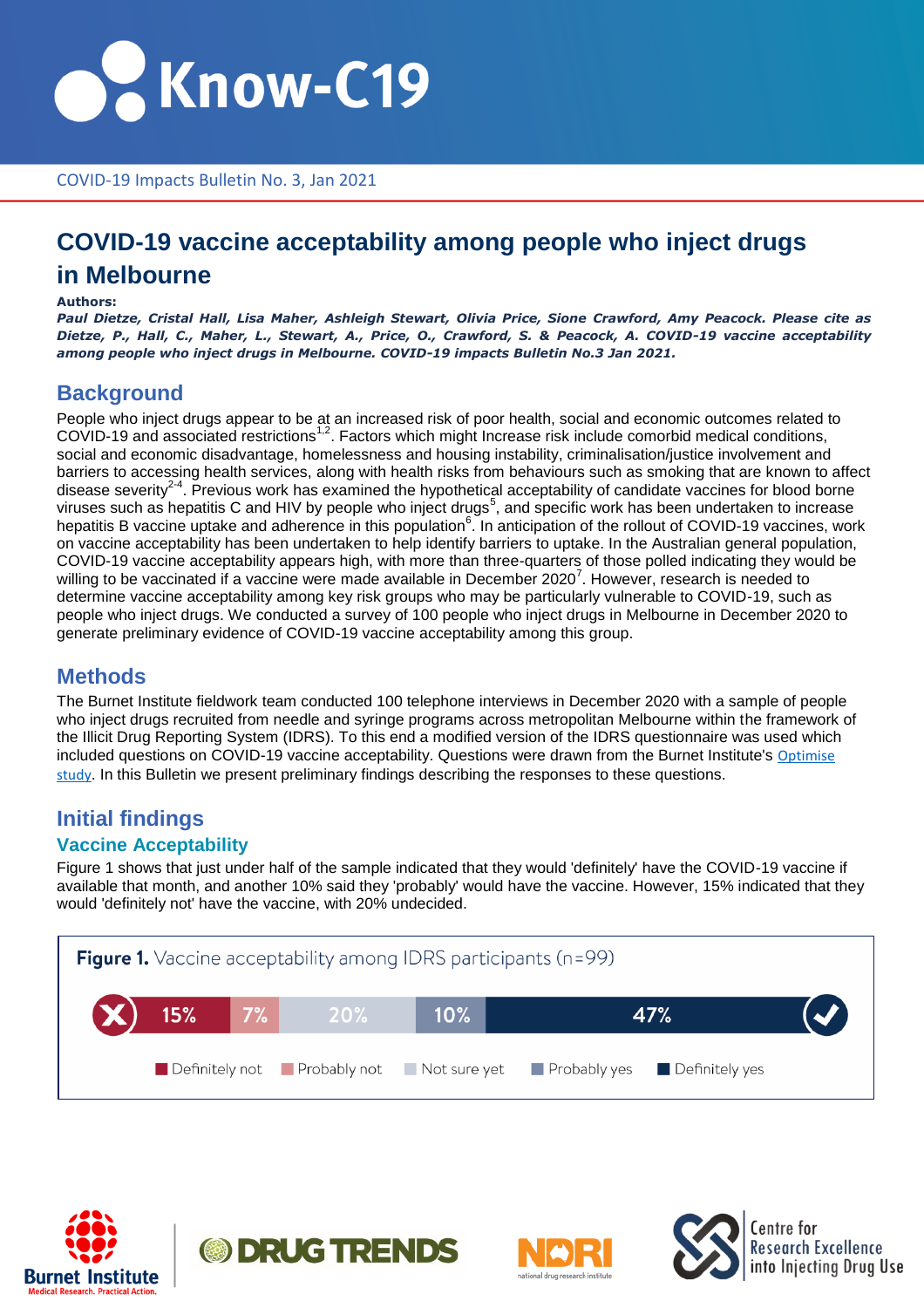# Colknow-C19

### **Reasons for vaccine hesitancy**

Figure 2 displays the reasons provided by participants for not wanting to receive the COVID-19 vaccine by those who indicated that they were undecided or would not receive the vaccine (n=42). The most frequently nominated concern was related to vaccine safety (i.e., that it is not safe and has not been tested sufficiently), with a range of other concerns including anti-vaccination beliefs which were nominated infrequently. Encouragingly, no participant nominated fear of contracting COVID-19 from attending a health provider or concerns about needing a second dose as reasons why they would not want to receive a COVID-19 vaccine.



### **Conclusion**

Results suggest that 57% of people who inject drugs in our sample would definitely or probably receive a COVID-19 vaccine if available, significantly lower than the 77% observed in a recent survey of the broader Australian population<sup>7</sup>. The main concern raised by those who indicated that would not want to receive a vaccine related to safety, the concern most frequently raised in surveys of the broader population<sup>8</sup>. Given the potential increased risk of COVID-19 infection, transmission and risk of disease among people who inject drugs and likely poorer health outcomes, education and information dissemination about the safety and efficacy of available vaccines in Australia should be a priority among this group. This work should be undertaken by, or in collaboration with, people who inject drugs and their representatives.

Would definitely or probably accept a COVID-19 vaccine



**57%** People who inject drugs



### **Implications**

- In light of the planned rollout of COVID-19 vaccines in Australia, work is urgently needed to inform people who inject drugs about the potential benefits of vaccination, in addition to any risks that emerge as the evidence base for these vaccines develops.
- Future work is required to examine differences in vaccine acceptability according to a range of variables such as age, gender, education, history and patterns drug use, and engagement in opioid agonist treatment (OAT).

For complete details, contact Professor Paul Dietze (paul.dietze@burnet.edu.au).

*Funding: This research has been funded by the Burnet Institute. The Illicit Drug Reporting System is funded by the Australian Government Department of Health under the Drug and Alcohol Program*